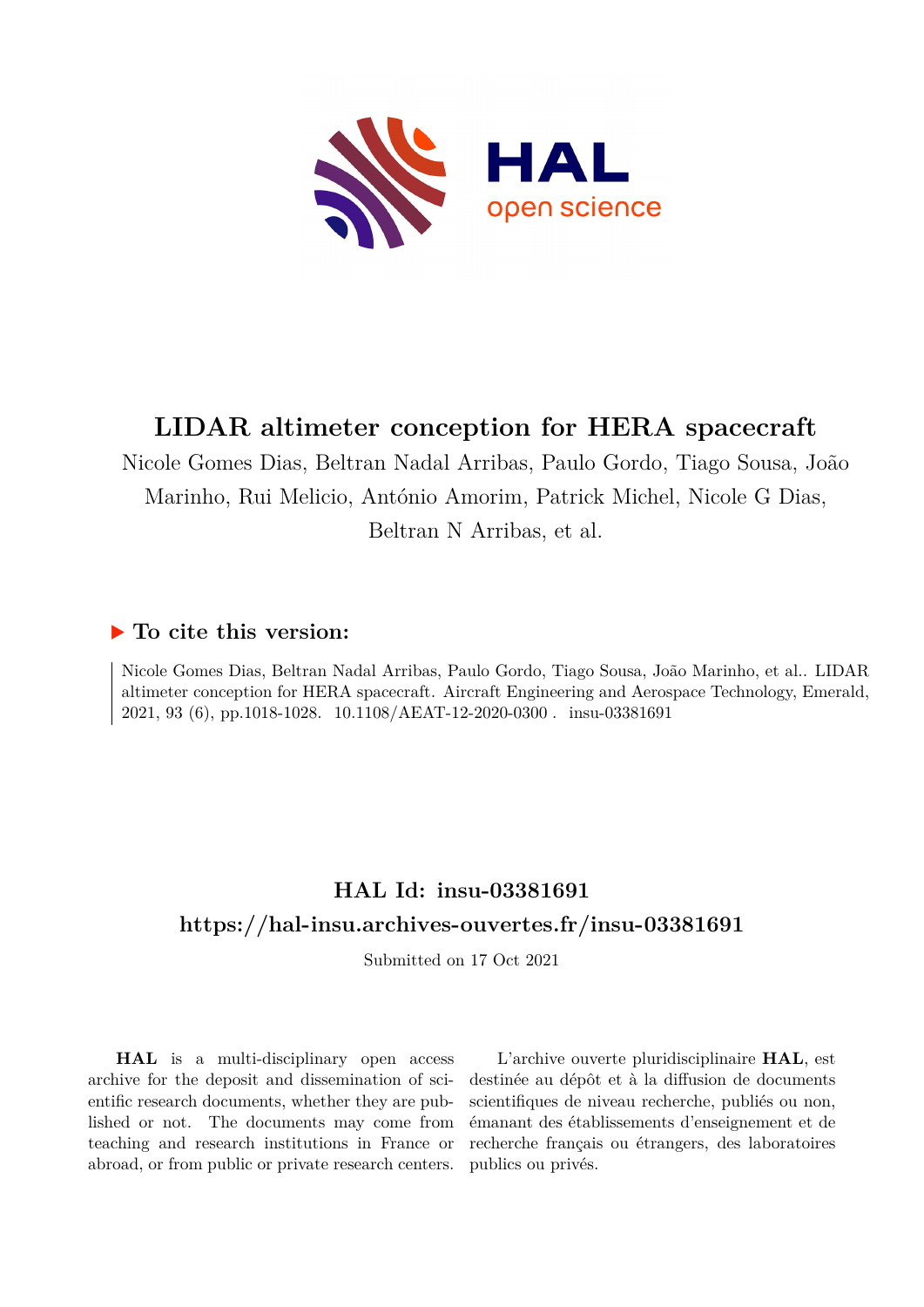# **PAPER • OPEN ACCESS**

# HERA Mission LIDAR Altimeter Implementation

To cite this article: Nicole G. Dias et al 2021 IOP Conf. Ser.: Mater. Sci. Eng. **1024** 012112

View the [article online](https://doi.org/10.1088/1757-899X/1024/1/012112) for updates and enhancements.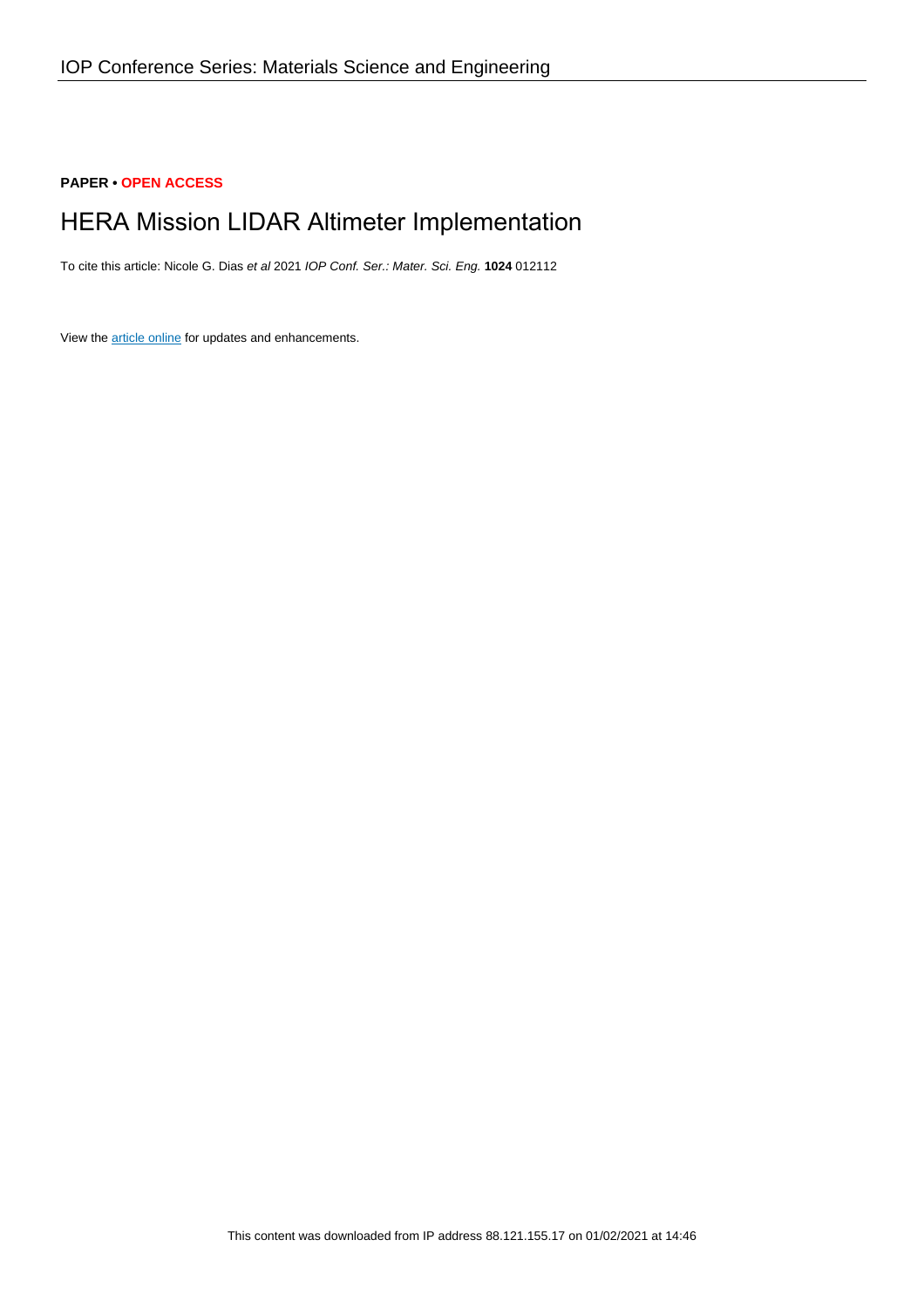# **HERA Mission LIDAR Altimeter Implementation**

**Nicole G. Dias1 , Beltran N. Arribas1 , Paulo Gordo1 , Tiago Sousa<sup>3</sup> , João Marinho<sup>3</sup> , Rui Melicio<sup>2</sup> , António Amorim1 , Patrick Michel<sup>4</sup> and NEO-MAPP Team5** <sup>1</sup>Faculdade de Ciências, Universidade de Lisboa, Lisboa, Portugal 2 IDMEC/LAETA, Instituto Superior Técnico, Universidade de Lisboa; ICT, Universidade de Évora, Évora, Portugal <sup>3</sup>EFACEC, Aerospace Division, Leça Balio, Portugal 4 Université Côte d'Azur, Observatoire de la Côte d'Azur, CNRS, Laboratoire Lagrange, Nice, France 5 A full list of NEO-MAPP authors appears at the end of the paper Corresponding author: ruimelicio@gmail.com

**Abstract**. The Asteroid Impact & Deflection Assessment (AIDA) is a collaboration between the NASA DART mission and ESA Hera mission. The aim scope is to study the asteroid deflection through a kinetic collision. DART spacecraft will collide with Didymos-B, while ground stations monitor the orbit change. HERA spacecraft will study the post-impact scenario. The HERA spacecraft is composed by a main spacecraft and two small CubeSats. HERA will monitor the asteroid through cameras, Radar, Satellite-to-Satellite doppler tracking, LIDAR, seismometry and gravimetry. In this paper is reported the first iteration on the LIDAR ENGINEERING MODEL ALTIMETER named HELENA. HELENA is a TOF altimeter that provides time-tagged distances and velocity measurements. The LIDAR can be used for support near asteroid navigation and provides scientific information. The HELENA design comprises a microchip laser and low noise sensor. The synergies between these two technologies enable developing a compact instrument for range measurements of up to 14 km. Thermal-mechanical and radiometric simulations of the HELENA telescope are reported in this paper. The design is subjected to vibrational, static and thermal conditions, and it was possible to conclude by the results that the telescope is compliant with the random vibration levels, the static load and the operating temperatures.

### **1. Introduction**

In the mid to late 1960s, the laser profiling and scanning systems were developed where the phased comparison and the pulse echo were the main measurement techniques. This technology began with the terrestrial cases and progressed to the airborne and space scenarios. In the last case, very powerful lasers have to be used to measure hundreds of kilometers, at least "100 times greater than those being measured form an airborne platform" [1]. Due to the reduced rate of measurement that a great laser pulse provided, the spaceborne missions were limited at the time. NASA has been the pioneer in developing laser profilers and scanners since 1970, and the first spaceborne altimeters were integrated in the Apollo missions (Apollo 15, 16 and 17) [2]**.** Several other missions were accomplished with different aims, such as study topographies, assess canopies, measuring distances, or support spacecraft navigation, from fly by to landing operations, making LIDAR a very versatile technology.

Low mass compact spacecraft missions to asteroids is an increasing trend, including small landing spacecraft. This fact tends to drive instrument design, namely miniaturization, and flexibility,

Content from this work may be used under the terms of theCreative Commons Attribution 3.0 licence. Any further distribution of this work must maintain attribution to the author(s) and the title of the work, journal citation and DOI. Published under licence by IOP Publishing Ltd 1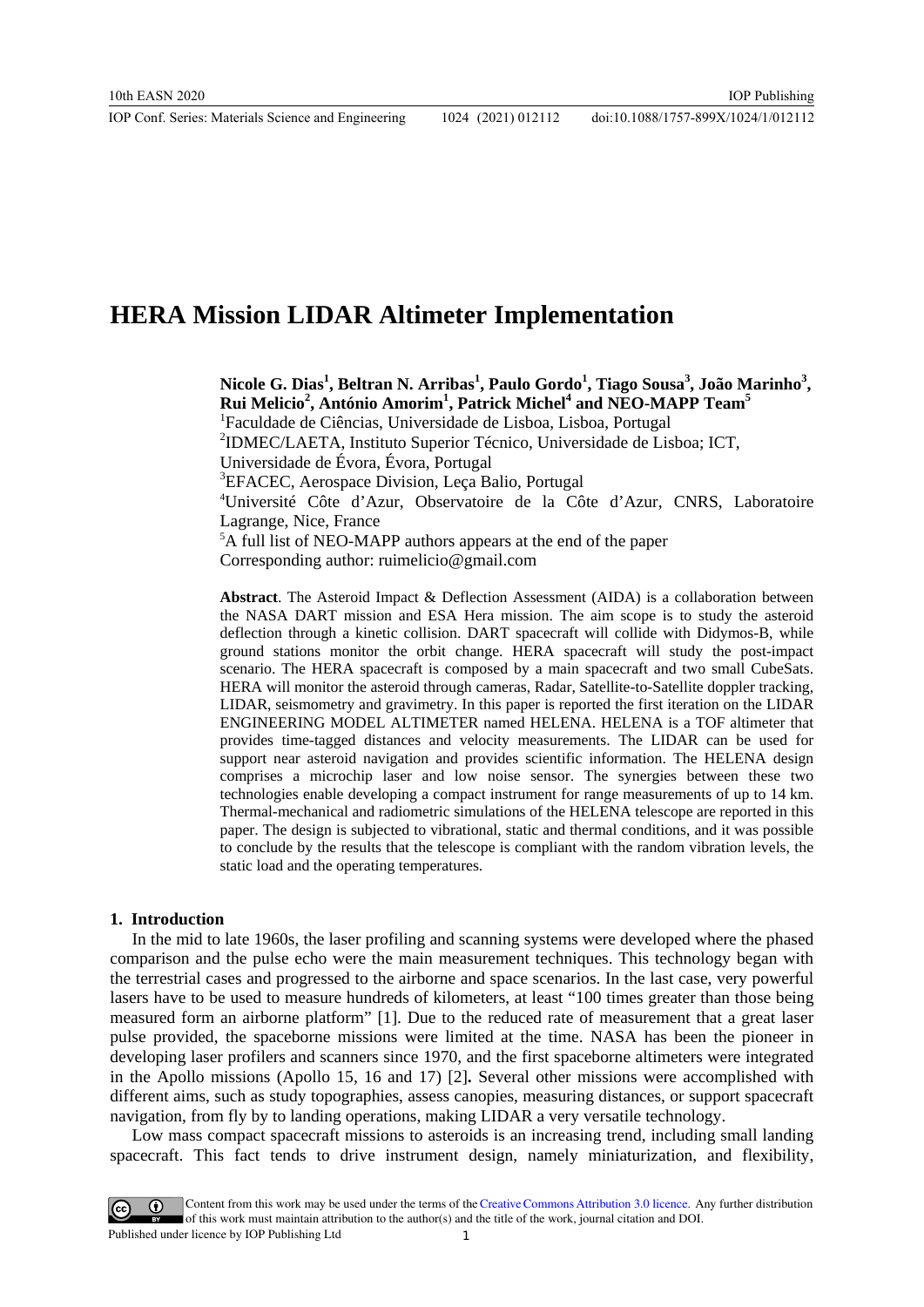maintaining its performance. New compact rangefinder technologies are therefore needed for future asteroid missions.

The AIDA mission is an effort between DART mission (NASA) and Hera mission (ESA). DART's goal is to cause and demonstrate the deflection of an asteroid using the kinetic impact, and Hera is to characterize the deflection caused by the impact. The target, called Dydimos-B, is the small object from a binary Near-Earth Asteroid (NEA), Dydimos, and so LIDAR plays an important role allowing to map the asteroid and support spacecraft navigation.

HELENA is a Time of Flight (ToF) LIDAR altimeter that measure distances from HERA spacecraft to the asteroid, providing information for a 3D topographic mapping of the asteroid, and also reports the power of the received pulse being possible to calculate the target reflectivity. Most's measure operations will be performed at 14 km to 10 km of distance, and by the end of the mission, more hazardous operations will be performed, such as Fly byes or landing operations [3-5].

This work presents the design of the optical front end of the LIDAR, its radiometric calculations, optomechanical design, and mechanical simulations [3-5]. The LIDAR design comprises a microchip laser and a low noise sensor. The synergies between these two technologies enable developing a compact instrument for range measurements of up to 14 km with low power consumption and envelope. HELENA acquisition modes can be made in BURST or SINGLE mode. In the first mode, the instrument will output measurement at a configurable periodicity (maximum 10 Hz), and in the second mode, HELENA will output only on measurement, with the value of the median of nine measurement samples [3]. HELENA will also periodically send a housekeeping packet with the equipment health information in both working modes. On the lowest power consumption mode, IDLE, only housekeeping data is available and all the front-end are switched off. The paper is structured as follows: Section 2 is about radiometric model. Section 3 presents the mechanical design. Section 4 presents the thermal-mechanical simulations. Finally, Section 5 outlines conclusions.

### **2. Radiometric model**

To dimension the LIDAR, it is necessary to perform a radiometric analysis in its operational scenario. The LASER source for HELENA is currently being developed at the Faculdade de Ciências da Universidade de Lisboa (FCUL), and it is a diode-pumped, passively Q-switched Yb-Er Microchip Laser-targeting a 100 μJ pulse with a full-width half-maximum (FWHM) of 2 ns [3].

The radiometric budget allows the calculation of LIDAR front-end "received" energy as a function of emitted pulse energy taking into consideration the LIDAR specifications (e.g., LIDAR laser pulse energy, optical transmittance, optical aperture). The received pulsed energy, i.e., the relation between pulse energy sent and energy received at the Avalanche Photodiode (APD) is calculated by the LIDAR link equation given by:

$$
E_r = E_{tr} \tau_r \frac{A_r}{R^2} \frac{r_s}{\pi} O_v \tag{1}
$$

where  $E_r$  is the echo pulse energy (J),  $E_{tr}$  is the transmitted laser-pulse energy (J),  $\tau_r$  is the receiver optics transmission,  $A_r$  is the receiver telescope aperture area  $(m^2)$ ,  $r_s$  is the target surface reflectivity (assuming Lambertian),  $O_y$  is the overlap between emitter and receiver, and R is the distance from the LIDAR to the asteroid.

The peak power of the receiver signal  $P(W)$  is given by:

$$
P = \frac{0.94 \cdot E_r}{\Delta t} \tag{2}
$$

where  $\Delta t$  is the FWHM of the gaussian pulse duration.

The requirements and specifications for the LIDAR radiometric calculations are given in the Table 1.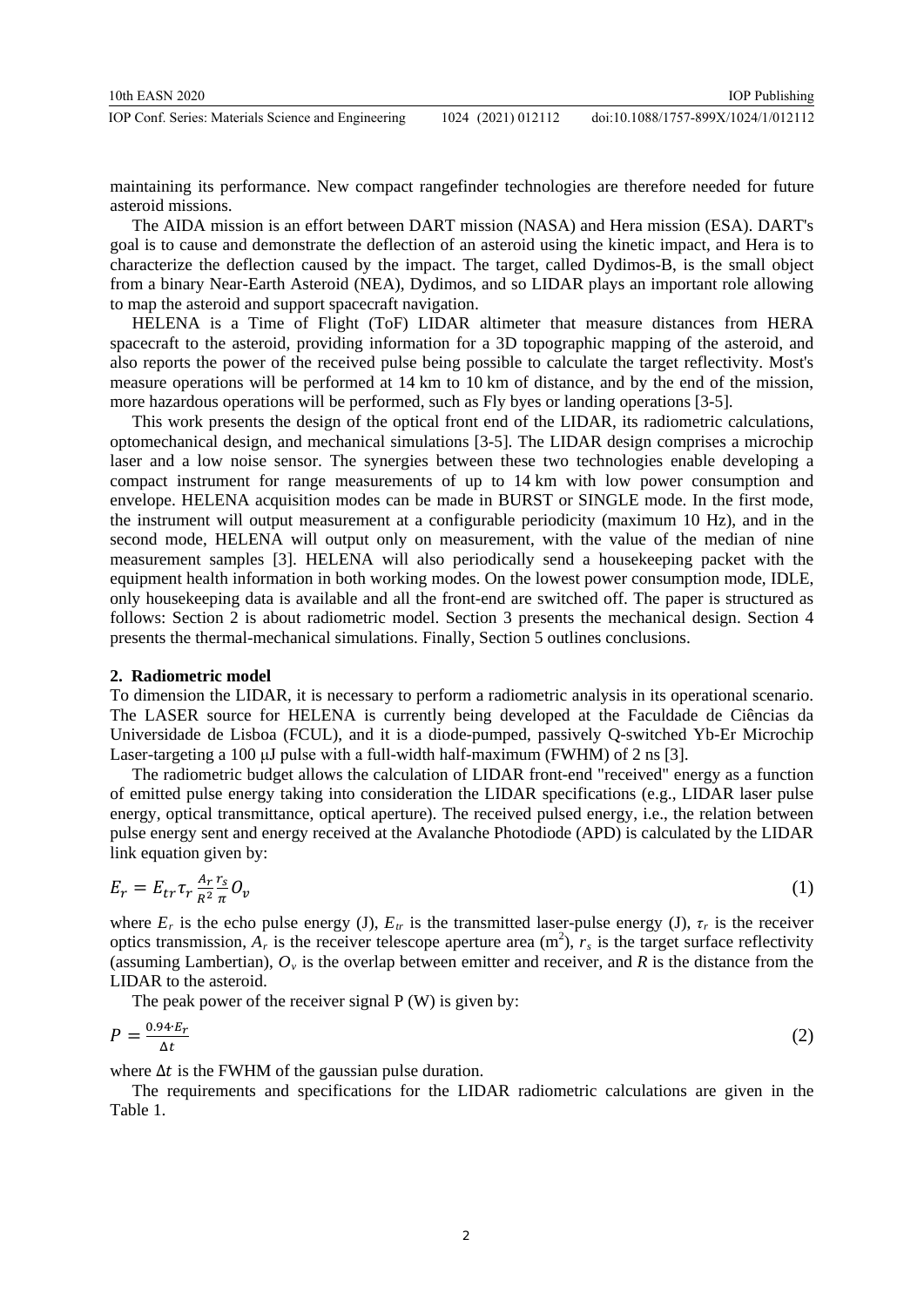| IOP Conf. Series: Materials Science and Engineering | 1024 (2021) 012112 | doi:10.1088/1757-899X/1024/1/012112 |
|-----------------------------------------------------|--------------------|-------------------------------------|
|                                                     |                    |                                     |

| System parameters $\&$ mission requirements |                     |                                               |  |  |  |  |
|---------------------------------------------|---------------------|-----------------------------------------------|--|--|--|--|
| Symbol                                      | Value               | Description                                   |  |  |  |  |
| R                                           | 200 m to 14 km      | Variation of HERA probe distance during LIDAR |  |  |  |  |
|                                             |                     | operation.                                    |  |  |  |  |
| $r_{\rm s}$                                 | 0.1                 | Asteroid albedo                               |  |  |  |  |
|                                             |                     | <b>LIDAR</b> Receiver specifications          |  |  |  |  |
| $E_{tr}$                                    | 94 µJ               | Transmitted laser pulse energy (after optics) |  |  |  |  |
| $\tau_{\rm r}$                              | 0.91                | Receiver optics transmission                  |  |  |  |  |
|                                             | $100 \text{ mm}$    | Receiver telescope primary mirror diameter    |  |  |  |  |
|                                             | $1.5 \text{ mrad}$  | Receiver FOV                                  |  |  |  |  |
|                                             | Sensor responsivity | Sensor @M=20, 1550 nm":230*kV/Watt            |  |  |  |  |
|                                             | $3.2 \text{ nW}$    | <b>Sensor NEP</b>                             |  |  |  |  |
|                                             | 6 nm                | <b>FWHM</b> Spectral filter                   |  |  |  |  |
| LIDAR emitter specifications                |                     |                                               |  |  |  |  |
|                                             | 1 mrad              | <b>Emitter FOV</b>                            |  |  |  |  |
|                                             | $21 \text{ mm}$     | Emitter aperture                              |  |  |  |  |
|                                             | 94 µJ               | Transmitted laser pulse energy (after optics) |  |  |  |  |
|                                             | $2$ ns              | <b>Laser FWHM</b>                             |  |  |  |  |
|                                             | 29 mm               | Edge distance between receiver and emitter    |  |  |  |  |

**Table 1**. LIDAR system parameters

The returned peak power, along with the sensor's saturation limits and minimum detectable power (considering the solar background, sensor NEP, and M=20), are presented in Figure 1.

The solar background was also considered a source of noise, and it can be mitigated by using an optical bandpass filter of 6 nm FWHM at the center of the laser wavelength.

The minimum detectable power is 4.1 nW (considering the sensor NEP and the solar radiation background). According to the simulations, the LIDAR can detect signal for the mission operational distance value of 14 km, even if the target surface has a 20 degree inclination. From the simulations, the telescope aperture and the optical bandpass filter were defined.



**Figure 1.** Detected peak power.

#### **3. Mechanical design**

The optical front-end optomechanics are composed of four main blocks: 1) the receiver; 2) the emitter, the 3) front-end electronics, and 4) the electronics box. The main mechanical material is AL6063-T6, and it was used in the majority of the mechanical parts. The receiver, emitter, and front-end electronics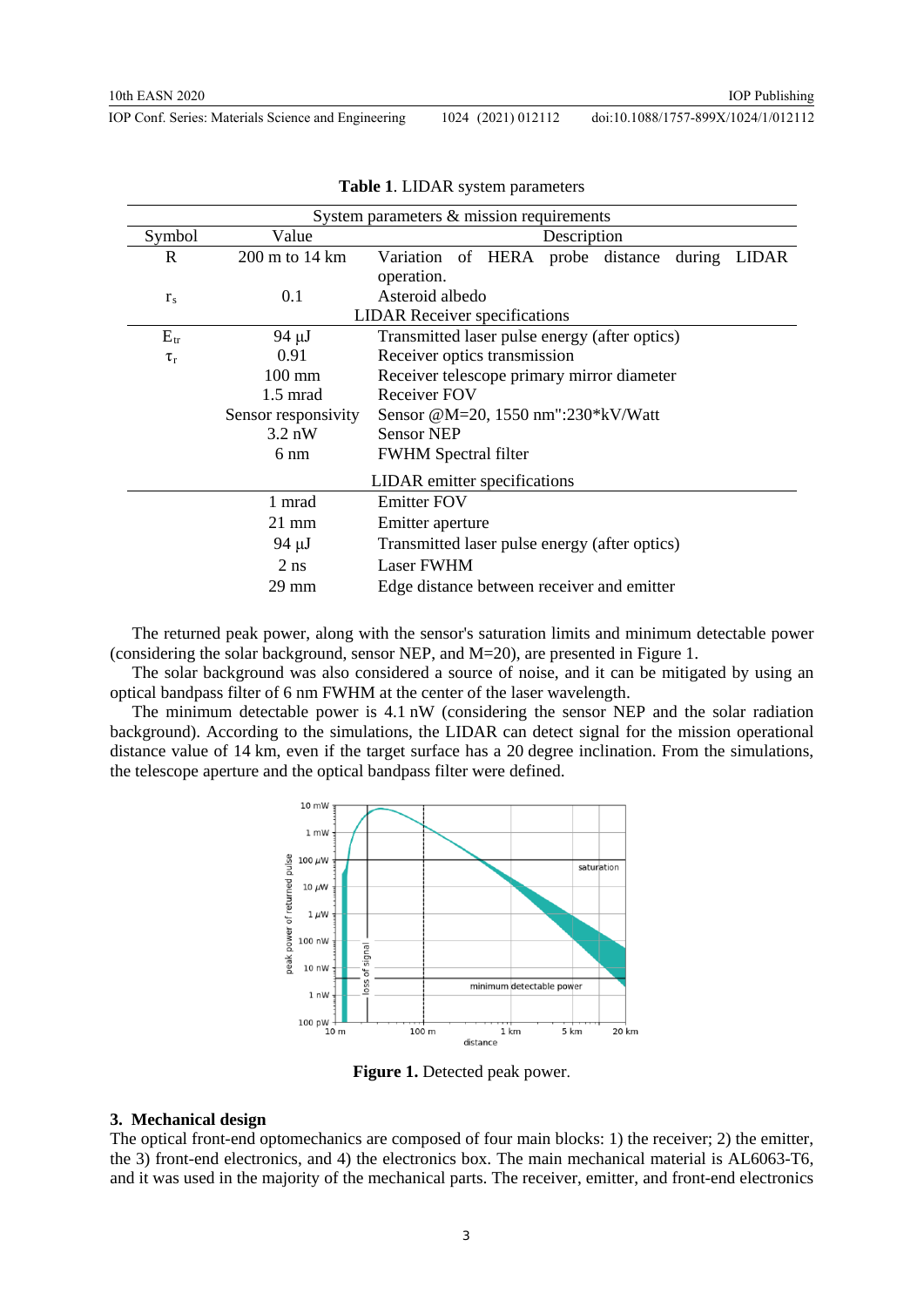are assembled on the exterior of the spacecraft (LIDAR front end), and the electronics box (LIDAR electronics) is assembled in the satellite.

The receiver consists of telescope (Cassegrain design), refractive optics, and the sensor. The primary mirror is made of zerodur and has a 100 mm diameter. The receiver telescope is considered the most critical structure, from optical, mechanical, and thermal points of view, and therefore was the main subject of the thermal-mechanical simulations. The LIDAR front end is presented in Figure 2.<br>Secondary Mirror Interface



**Figure 2.** LIDAR mechanical design. 1) the receiver; 2) the emitter, and the 3) front-end electronics.

The emitter has a microchip laser followed by a beam expander and is assembled by the receiver's side. Both receiver and emitter are assembled on a base plate that, in turn, is assembled on the frontend electronics' enclosure. HELENA is a very compact instrument with 185 mm of length, 174 mm of width, and 320 mm of height.

## **4. Thermal-mechanical simulations**

The thermal-mechanical simulations are divided into the vibrational, static, and thermal analysis. The software used to perform such studies was SolidWorks. The objective was to investigate the most critical component, the telescope, and assess the optical performance under different environmental conditions. The optical evaluation criterium was based on the optical tolerance analysis, that defined as ∓0.15 mm the maximum admissible displacement (secondary mirror to baseplate distance), and ∓0.2 mrad the maximum admissible tilt of the secondary mirror. Two studies were made, namely: One that considers the upper telescope structural components were made of AL6063-T6. Other that considers the upper telescope structural components made of Titanium, as shown in Figure 3.



**Figure 3**. Upper components (simplified version).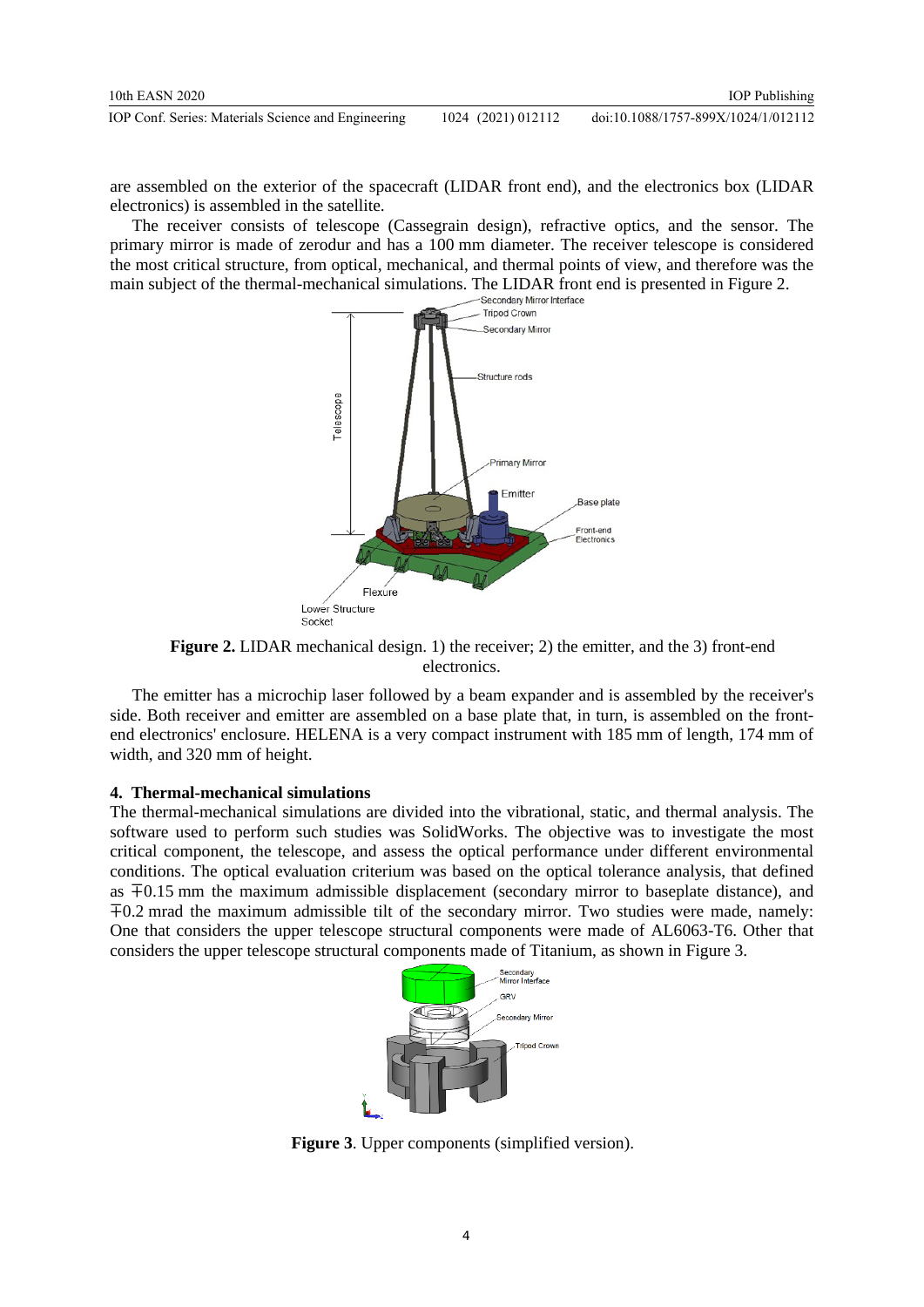#### *4.1. Vibrational analysis*

The levels for the Random Vibration environment considered was from ARIANE 6. The preprocessing, analysis and post-processing were made with SolidWorks.

The finite element model presented a mesh with 15522 elements and 29115 nodes. It was only considered the first study case. The boundary conditions applied in this analysis are presented in Figure 4**,** where the structure is fixed at the base (Figure 4a) and a remote mass equivalent to the secondary mirror plus the other components that fix it to the crown (Figure 4b).



**Figure 4.** LIDAR structure boundary conditions: a) fixed base, b) remote mass.

The Power Spectral Density (PSD) is the variation of the acceleration for a given axis concerning the frequency. The results are given on the basis of a one sigma probability of the stresses to be under the maximum value, this means that the stress has a probability of 68% to be under the maximum value. To be more accurate, the maximum stress must be multiplied by 2 or 3 for a probability of 95% and 99%, respectively. This gives for the von Mises stress, for the X-axis, a probability of 99% to be under 73.86 N/mm<sup>2</sup> which is considered an acceptable value.

A typical result is presented in Figure 5 and in Figure 6 for the X-axis. Figure 5 shows the von Mises stress distribution, and Figure 6 represents the total displacement felt by the telescope when subjected to the random vibration level.



**Figure 5**. LIDAR vibration stress: X-axis. **Figure 6**. LIDAR vibration displacement: X-axis

**Table 2**. Results of the vibrational analysis: displacement and von Mises stress

| Displacement | Minimum<br>mm I    | Maximum<br>Imm I      | von Mises<br><b>Stress</b> | Minimum [MPa]          | Maximum<br>[MPa] |
|--------------|--------------------|-----------------------|----------------------------|------------------------|------------------|
| Axis X       | $1 \times 10^{-3}$ | $9.69 \times 10^{-1}$ | Axis X                     | $2.144 \times 10^{-5}$ | 25.62            |

Table 2 shows that the structure is well fitted for the load requested, as no member presents excessive stress, which is an indicator that deformation will not occur.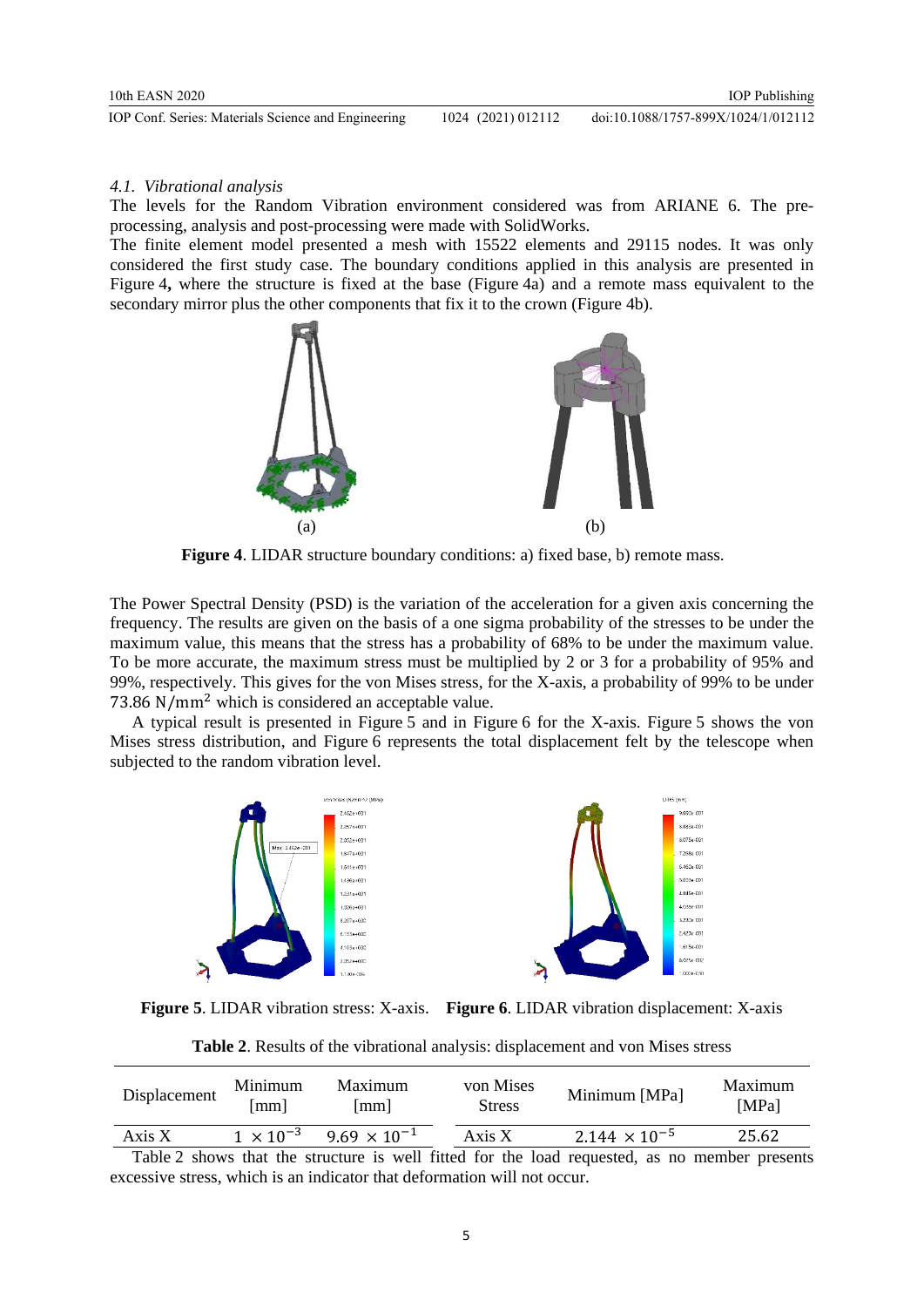# <span id="page-7-0"></span>*4.2. Static analysis*

For the static analysis, it was used a refined mesh with 235372 elements and 373785 nodes. The boundary condition applied was a fixture, shown in Figure 7, in a small area of the base, and for the load conditions, a 5G force applied in the - y-direction, and another 5G force was applied in the - zdirection, as shown in Figure 8.





The von Mises stress distribution was obtained for both studies, i.e., aluminium and titanium studies, and the maximum stress for the first study was 26.72 MPa, and it was observed in the area where the fixture was applied, given a safety factor value of 8.05. For the second analysis, the maximum stress was verified in the same area with a value of 32.13 MPa, with a safety factor value of 6.70.

The secondary mirror's displacement with respect to the telescope baseplate was retrieved from the upper structure (blue line) in Figure 9.



**Figure 9.** Secondary mirror upper surface.

The simulations provided two types of results: secondary mirror displacement, and secondary mirror surface deformation. Both studies are presented in Figure 10, to help the comparison.

Figure 10 (a) represents the secondary mirror's displacement when applied the G forces (for the aluminium and titanium studies). Figure 10 (b) shows a comparison of the secondary mirror surface profile (i.e. before and after applied load conditions).

For the titanium study, the safety factor is lower, and regarding the deformation, the secondary mirror surface shows a slightly higher deformation, as can be seen in Figure 10 (a).

# *4.3. Thermal analysis*

The LIDAR operational temperatures are  $-40^{\circ}$ C to  $+60^{\circ}$ C. Thermal analysis of  $-40^{\circ}$ C was performed, where the reference temperature at zero strain was set to 24.85℃. Note that in this case, the optical performance is a requirement; consequently, the optical tolerance analysis must be considered. For the temperature simulations the same mechanical model, as the [Static Analysis,](#page-7-0) was used.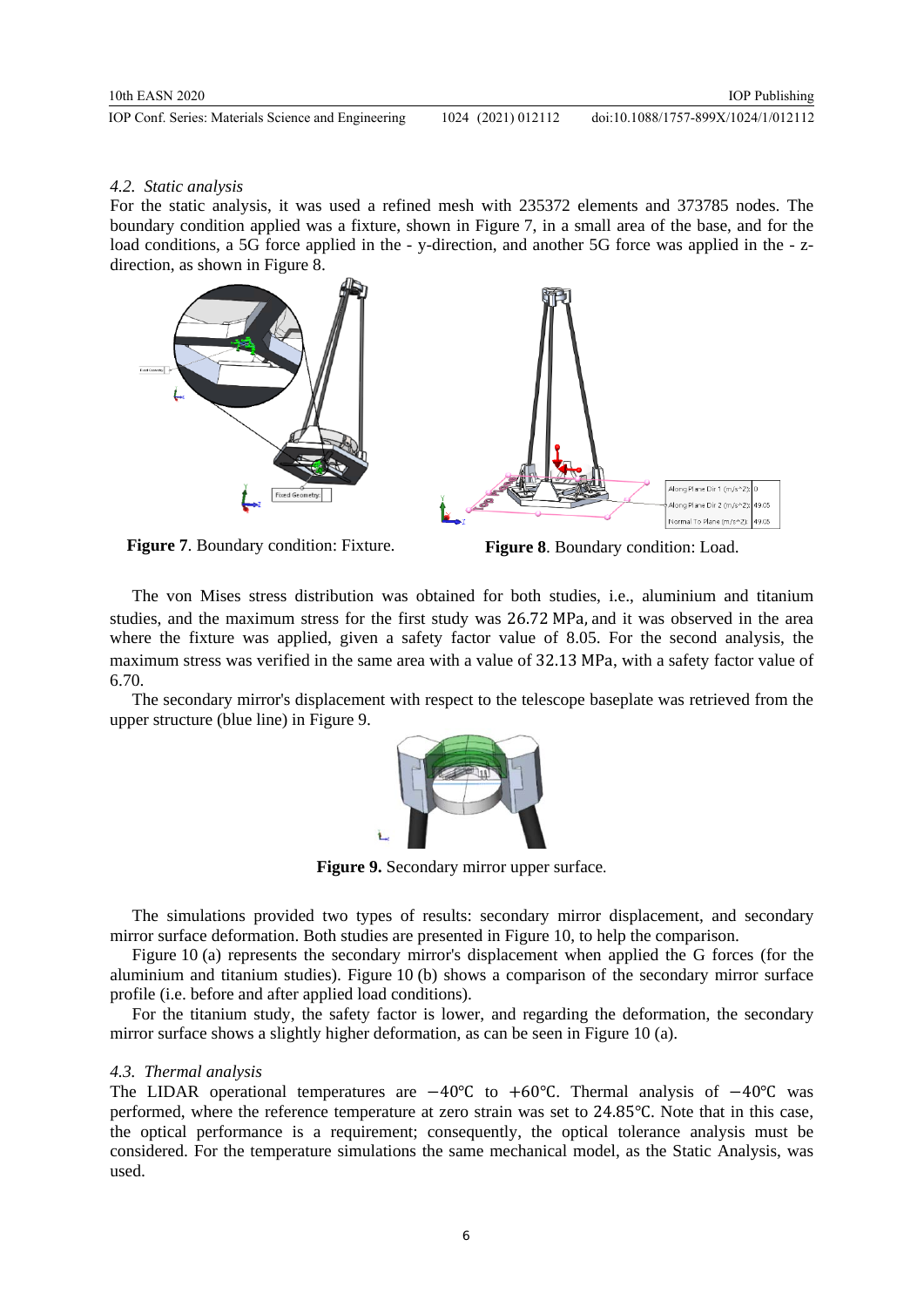doi:10.1088/1757-899X/1024/1/012112



**Figure 10.** Static analysis: a) displacement, b) deformation.

Table 3 shows the von Mises stress distribution for the different upper structural material. When applied the titanium material, the component that suffers the maximum stress, is in the fixation area. When the aluminium is the chosen material, the maximum stress is verified in the GRV, the component that supports the secondary mirror.

| <b>Table 3.</b> von Mises stress results, for $-40^{\circ}$ C |  |  |
|---------------------------------------------------------------|--|--|
|---------------------------------------------------------------|--|--|

|                         | Aluminium |           |                         | <b>Titanium</b> |               |
|-------------------------|-----------|-----------|-------------------------|-----------------|---------------|
| Maximum<br>stress [MPa] | SF        | Component | Maximum<br>stress [MPa] | SF              | Component     |
| 206.9                   | .04       | GRV       | 180. .                  | 19              | Fixation area |

The secondary mirror displacement results when the telescope is at the temperature of −40°C is presented in Figure 11 (a). The mirror surface profile variation is presented in Figure 11 (b). The values of the maximum displacement are compared with the tolerance analysis.

Regarding the thermal results, when the telescope was subjected to a temperature of -40℃, it suffered a contraction of 0.1101 mm when the upper structure was made of aluminum, and a contraction of 0.09454 mm for the titanium material. These values are compliant with the optical tolerance analysis.

#### **5. Conclusions**

During the LIDAR operative life the structure will be subject to a diverse range of environmental conditions: vibrations, accelerations, shocks, temperature variations.

Random vibration analysis is useful to verify if the structure can endure launch loads. In HERA mission ARIANE 6 is to be the launcher. Our simulations results concluded that the structure was not subjected to excessive stress, being an indication that permanent deformation will not occur.

Regarding the thermal-mechanical analysis, it can be concluded that when the telescope is subjected to the G forces, both materials can be an option, since in both studies the safety factor is high and deformation very low. However, for the thermal simulations, the best material for the telescope's upper structure, is titanium since the maximum stress and deformations are lower.